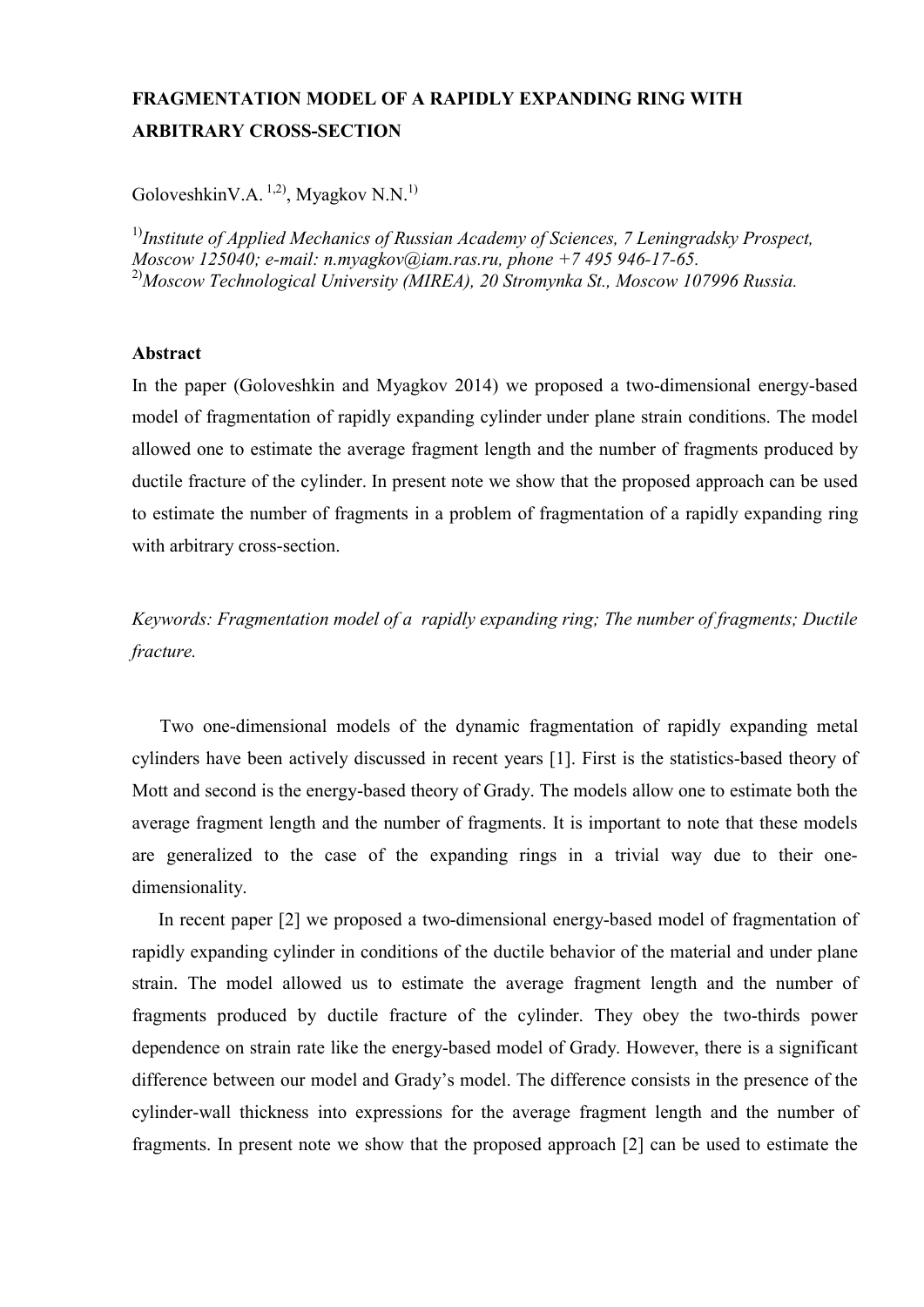number of fragments in a problem of fragmentation of an expanding ring with arbitrary cross section.

The model under consideration uses a minimum number of constants characterizing the material properties of the ring. We assume that material of the ring is incompressible with the density  $\rho$  and its mechanical behavior obeys the ideal rigid-plastic model with yield stress *Y*. We also assume that the linear dimensions of the cross-section of the ring are much smaller than the ring radius *R*. The ring undergoes a uniform radial expansion with a velocity at the center of mass of the cross-section equal to  $V_i$ . number of fragments in a problem of fragmentation of an expanding ring with arbitrary cross-<br>section.<br>The model under consideration uses a minimum number of constants characterizing the<br>material properties of the ring, We number of fragments in a problem of fragmentation of an expanding ring with arbitrary cross-<br>section.<br>The model under consideration uses a minimum number of constants characterizing the<br>material properties of the ring. We section.<br>The model under consideration uses a minimum number of constants characterizing the<br>material properties of the ring. We assume that material of the ring is incompressible with the<br>density  $\rho$  and its mechanical

A key element of the problem is the model of the neck formation and evolution during rod stretching. We consider a homogeneous rod, the cross-section of which is a convex contour having a center of symmetry (it coincides with the center of mass of the cross-section). The <sup>2</sup> 2 2 2 2 2 2 <sup>2</sup> *mechanical behavior obeys the ideal rigid-plastic model with yield stress Y. We<br>
<i>w be le inear dimensions of the cross-section of the ring are much smaller than the*<br> *er ing undergoes a uniform radial expansion w w* and, the cross-section of which is a convex contour<br>des with the center of mass of the cross-section). The<br>in the geometric center of the cross-section; the axis Z<br>apponents of the strain rate tensor and the stress te

show that for the accepted material properties it can be written in the form

$$
w = \sqrt{\frac{2}{3}} \cdot Y \sqrt{\epsilon_{xx}^2 + \epsilon_{yy}^2 + \epsilon_{zz}^2 + 2\left(\epsilon_{xy}^2 + \epsilon_{xz}^2 + \epsilon_{yz}^2\right)} \tag{1}
$$

A discontinuity of the tangential velocity equal to  $\lceil v \rceil$  on some surface produces (according to (1)) the power of internal forces per unit surface which is equal to

$$
w_r = \frac{1}{\sqrt{3}} Y[v]
$$
 (2)

Suppose that a continuous velocity field appeared in the rod having the form:

$$
u_x = u_y = 0
$$
,  $u_z = V_1$  at  $z > \psi_1(x; y)$  and  $u_x = u_y = 0$ ,  $u_z = V_2$  at  $z < \psi_2(x; y)$ .

organ or evolvance  $y_3$  or en  $y_4$ ,  $y_1$  is the matrix extent of the eters or and the stress tensor,<br>
the practice  $\int_C$  is proved in the components of the strain rate tensor and the stress tensor,<br>
respectively. The p condition on these surfaces. We denote by *D* a plane region in the section of the rod. Let us show that for the accepted material properties it can be written in the form<br>  $w = \sqrt{\frac{2}{3}} \cdot Y \sqrt{g_{xx}^2 + g_{yy}^2 + g_{zz}^2 + 2(g_{xy}^2 + g_{zz}^2 + g_{yy}^2)}$ . (1)<br>
A discontinuity of the tangential velocity equal to [v] on some surface p is a continuous velocity field appeared in the rod having the form:<br>  $u_z = V_1$  at  $z > \psi_1(x; y)$  and  $u_x = u_y = 0$ ,  $u_z = V_2$  at  $z < \psi_2(x; y)$ .<br>
Field between surfaces  $\psi_2(x; y) < z < \psi_1(x; y)$  is arbitrary and it satisfies the conti *x z* > *y*<sub>1</sub>(*x*; *y*) and *u<sub>x</sub>* = *u<sub>y</sub>* = 0, *u<sub>z</sub>* = *V*<sub>2</sub> at *z* < *y*<sub>2</sub>(*x*; *y*).<br> *ween* surfaces *v<sub>1</sub>*(*x*; *y*) < *z* < *v<sub>H</sub>*(*x*; *y*) is arbitrary and it satisfies the continuity<br> *rfaces*. We denote aving the form:<br>  $\int z < \psi_2(x; y)$ .<br>
itrary and it satisfies the continuity<br>
in in the section of the rod. Let us<br>
unt the incompressibility condition,<br>  $\frac{2}{3} \cdot Y \iint_D dx dy \int_{\psi_2}^{\psi_1} \sqrt{\varepsilon_{xx}^2 + \varepsilon_{yy}^2 + \varepsilon_{zz}^2} dz$ <br>  $\int |$ sfies the continuity<br>of the rod. Let us<br>ssibility condition,<br> $\frac{1}{x^2 + \epsilon_{yy}^2 + \epsilon_{zz}^2} dz$ <br> $|2S$  (3)

origin of a coordinate system 
$$
(X;Y)
$$
 lies in the geometric center of the cross-section; the axis Z  
is parallel to the axis of the rod.  
Let  $\varepsilon_n, ..., \varepsilon_n, \sigma_m, ..., \sigma_m$  are the components of the strain rate tensor and the stress tensor,  
respectively. The power of internal forces per unit volume is defined as  $w = \sigma_{\varphi} \varepsilon_y$ . It is easy to  
show that for the accepted material properties it can be written in the form  

$$
w = \sqrt{\frac{2}{3}} \cdot Y \sqrt{\varepsilon_m^2 + \varepsilon_{y}^2 + \varepsilon_{\alpha}^2 + 2(\varepsilon_{y}^2 + \varepsilon_{\alpha}^2 + \varepsilon_{\alpha}^2)}.
$$
 (1)  
A discontinuity of the tangential velocity equal to [v] on some surface produces (according to  
(1)) the power of internal forces per unit surface which is equal to  

$$
w_z = \frac{1}{\sqrt{3}} Y[v]
$$
 (2)  
Suppose that a continuous velocity field appeared in the rod having the form:  
 $u_x = u_y = 0$ ,  $u_z = V_1$  at  $z > \psi_1(x; y)$  and  $u_z = u_y = 0$ ,  $u_z = V_2$  at  $z < \psi_2(x; y)$ .  
The velocity field between surfaces  $\psi_2(x; y) < z < \psi_1(x; y)$  is arbitrary and it satisfies the continuity  
condition on these surfaces. We denote by *D* a plane region in the section of the rod. Let us  
estimate the total power of internal forces *W* taking into account the incompressibility condition,  
 $\varepsilon_{xx} + \varepsilon_{yy} = -\varepsilon_{zz}$ :  

$$
W = \iint_{0}^{y} dx dy' \int_{y_2}^{\sqrt{1/2}} Y \sqrt{\varepsilon_{xx}^2 + \varepsilon_{y}^2 + \varepsilon_{z}^2 + 2(\varepsilon_{xy}^2 + \varepsilon_{z}^2 + \varepsilon_{yz}^2)} dz \ge \sqrt{\frac{2}{3}} \cdot Y \int_{0}^{y} dx dy' \int_{y_1}^{\sqrt{1/2}} \frac{\sqrt{8}}{2} \varepsilon_{z}^2 dz
$$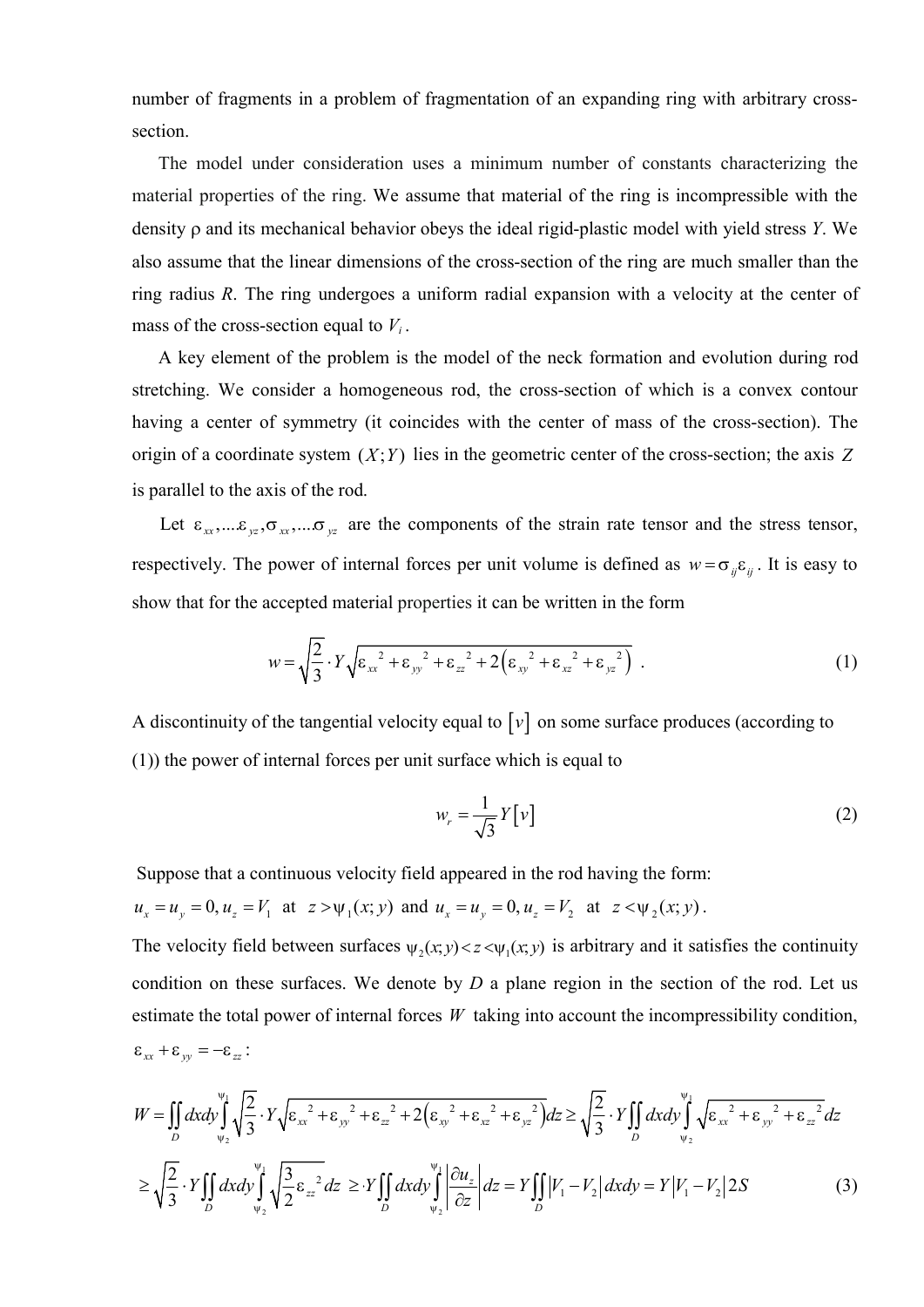Thus, we have an estimate that gives the minimum possible power of internal forces in the problem under consideration  $W_{min} = Y|V_1 - V_2|2S$ , where 2*S* - is the cross-sectional area of the rod. The solution of the model problem of neck formation when the rod is stretched under the conditions of plane deformation, as described in [2], gives for the total power of the internal forces minimum possible power of internal forces in  $V_2$ |2*S*, where 2*S* - is the cross-sectional area of neck formation when the rod is stretched under bed in [2], gives for the total power of the inter<br> $V_1 - V_2$ | $\frac{4}{\sqrt{3}}S$ *Were* iver the minimum possible power of internal forces in the<br>  $Y|V_1 - V_2|2S$ , where 2S - is the cross-sectional area of the<br>
blem of neck formation when the rod is stretched under the<br>
s described in [2], gives for th ave an estimate that gives the minimum possible power of internal forces in the<br>der consideration  $W_{\text{min}} = Y|V_1 - V_2|2S$ , where 2S- is the cross-sectional area of the<br>tution of the model problem of neck formation when the

$$
W = Y|V_1 - V_2| \frac{4}{\sqrt{3}} S \tag{4}
$$

Note that the difference between (4) and the minimum possible power (3) is only  $\sim$ 15%.

Consider a rod in which the following velocity distribution is given at the initial instant:

$$
u_x = 0
$$
,  $u_y = 0$ ,  $u_z = V_1$  at  $0 < z < l_1$ ;  $u_x = 0$ ,  $u_y = 0$ ,  $u_z = V_2$  at  $-l_2 < z < 0$ . (5)

We assume that a plane velocity field perpendicular to the *X-*axis analogous to the velocity field, which we considered in [2], is formed in the rod. This assumption, generally speaking, is valid if the rod cross-section is strongly elongated along the *X* - axis, i.e. aspect ratio  $a/h \gg 1$  (see Fig. 1). However, the distinction of the solution (4) (taken from [2]) from the minimum possible power (3) by only 16% tells us that we do not make a big mistake taking the above velocity field for the case when aspect ratio  $a/h \sim 1$ . ditions of plane deformation, as described in [2], gives for the total power of the internal<br>
res<br>  $W = Y|F_1 - V_3| \frac{4}{\sqrt{3}}S$  (4)<br>
that the difference between (4) and the minimum possible power (3) is only ~15%.<br>
Consider  $W = Y|Y_1 - V_2| \frac{A}{\sqrt{3}}S$  (4)<br>
Note that the difference between (4) and the minimum possible power (3) is only ~15%.<br>
Consider a rod in which the following velocity distribution is given at the initial instant:<br>  $u_x = 0$ ,

of the rod (neck), cut off by a straight line parallel to the *X* - axis from the cross-section of the half of the rod section from the *X-* axis.

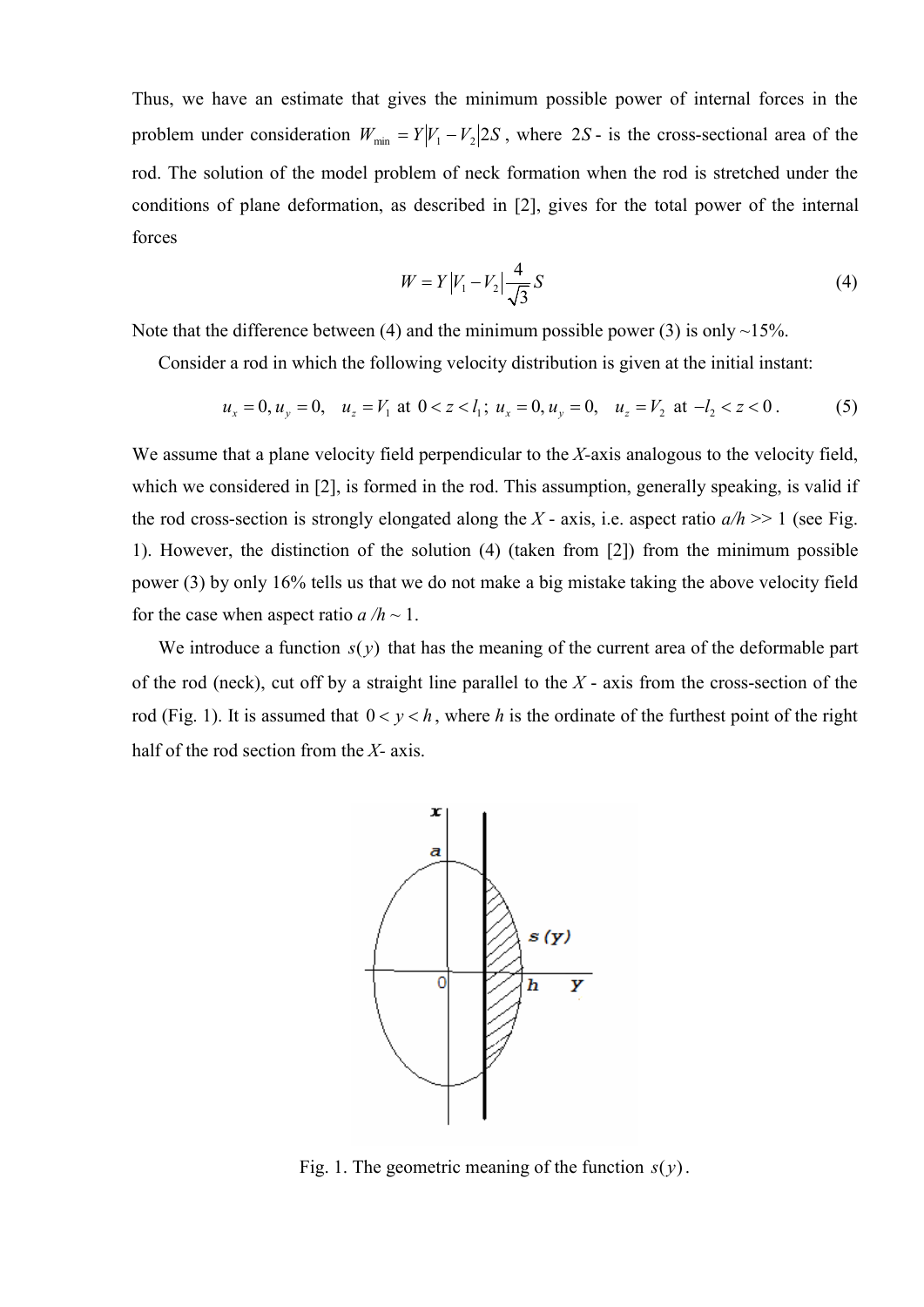We believe that at the current moment the deformed zone has shifted by an amount *y*. Then the value of the power of internal forces *N* is out moment the deformed zone has shifted by an and forces N is<br>  $(V_1 - V_2) \frac{4}{\sqrt{3}} s(y)$ ,<br>  $V_2$ . From the law of momentum conservation it follow t the deformed zone has shifted by an amount *y*.<br> *N* is<br>  $\frac{4}{3}$  *s*(*y*), (6)<br>
e law of momentum conservation it follows that<br>  $\frac{2}{3} = 0$  (7) *P*: current moment the deformed zone has shifted by an amount *y*.<br> *N* =  $Y(V_1 - V_2) \frac{4}{\sqrt{3}} s(y)$ , (6)<br>  $V_1 > V_2$ . From the law of momentum conservation it follows that<br>  $l_1 \frac{dV_1}{dt} + l_2 \frac{dV_2}{dt} = 0$  (7) We believe that at the current moment the deformed zone has shifted by an amount *y*.<br>
Then the value of the power of internal forces *N* is<br>  $N = Y(V_1 - V_2) \frac{4}{\sqrt{3}} s(y)$ , (6)<br>
where for definiteness we put  $V_1 > V_2$ . From t moment the deformed zone has shifted by an amount<br>  $V_1 - V_2 \frac{4}{\sqrt{3}} s(y)$ ,<br>
From the law of momentum conservation it follows the<br>  $\frac{V_1}{1} + l_2 \frac{dV_2}{dt} = 0$ <br>
t follows that First moment the deformed zone has shifted by an an<br>
ernal forces N is<br>  $Y(V_1 - V_2) \frac{4}{\sqrt{3}} s(y)$ ,<br>  $\cdot V_2$ . From the law of momentum conservation it follows<br>  $\frac{1}{dt} \frac{dV_1}{dt} + l_2 \frac{dV_2}{dt} = 0$ <br>
ion it follows that<br>  $\frac{$ First moment the deformed zone has shifted by an amount *y*.<br> **dottarrow** forces *N* is<br>  $\frac{dV_1}{dV_1} - V_2 \frac{4}{\sqrt{3}} s(y)$ , (6)<br>  $\frac{dV_2}{dt} + I_2 \frac{dV_2}{dt} = 0$  (7)<br> **ion it follows that**<br>  $\frac{dE}{dt} + N = 0$  (8) and forces *N* is<br>  $(V_1 - V_2) \frac{4}{\sqrt{3}} s(y)$ , (6)<br>  $\frac{dV_1}{dt} + l_2 \frac{dV_2}{dt} = 0$  (7)<br>  $\frac{dV_1}{dt} + V_2 \frac{dV_2}{dt} = 0$  (7)<br>  $\frac{dV_1}{dt} + V_2 \frac{dV_2}{dt} = 0$  (7)<br>  $\frac{dE}{dt} + N = 0$  (8)<br>  $\frac{dE}{dt} + N = 0$  (8)<br>  $\frac{dE}{dt} + N = 0$  (8) moment the deformed zone has shifted by an amount *y*.<br>
forces *N* is<br>  $-V_2 \frac{4}{\sqrt{3}} s(y)$ , (6)<br>
From the law of momentum conservation it follows that<br>  $+ l_2 \frac{dV_2}{dt} = 0$  (7)<br>
follows that<br>  $\frac{z}{t} + N = 0$  (8) homent the deformed zone has shifted by an amount y.<br>
orces N is<br>  $(V_2) \frac{4}{\sqrt{3}} s(y)$ , (6)<br>
om the law of momentum conservation it follows that<br>  $l_2 \frac{dV_2}{dt} = 0$  (7)<br>
ollows that<br>  $+ N = 0$  (8)<br>
c energy of the rod. From We believe that at the current moment the deformed zone has shifted by an amount *y*.<br>
Then the value of the power of internal forces *N* is<br>  $N = Y(V_1 - V_2) \frac{4}{\sqrt{3}} s(y)$ , (6)<br>
where for definiteness we put  $V_1 > V_2$ . From t at the current moment the deformed zone has shifted by an amount *y*.<br>
ower of internal forces *N* is<br>  $N = Y(V_1 - V_2) \frac{4}{\sqrt{3}} s(y)$ , (6)<br>
we put  $V_1 > V_2$ . From the law of momentum conservation it follows that<br>  $l_1 \frac{dV_$ at the current moment the deformed zone has shifted by an amount *y*.<br>
wer of internal forces *N* is<br>  $N = Y(V_1 - V_2) \frac{4}{\sqrt{3}} s(y)$ , (6)<br>
(6)<br>
(6)<br>
(8)<br>
(7)<br>
(7)<br>
(7)<br>
conservation it follows that<br>  $l_1 \frac{dV_1}{dt} + l_2 \frac{dV_2}{$ 

$$
N = Y(V_1 - V_2) \frac{4}{\sqrt{3}} s(y), \tag{6}
$$

$$
l_1 \frac{dV_1}{dt} + l_2 \frac{dV_2}{dt} = 0
$$
\n(7)

From the law of energy conservation it follows that

$$
\frac{dE}{dt} + N = 0\tag{8}
$$

Then the value of the power of internal forces *N* is  
\n
$$
N = Y(V_1 - V_2) \frac{4}{\sqrt{3}} s(y),
$$
\n(6)  
\nwhere for definiteness we put  $V_1 > V_2$ . From the law of momentum conservation it follows that  
\n
$$
l_1 \frac{dV_1}{dt} + l_2 \frac{dV_2}{dt} = 0
$$
\n(7)  
\nFrom the law of energy conservation it follows that  
\n
$$
\frac{dE}{dt} + N = 0
$$
\n(8)  
\nwhere  $E = \rho SI_1V_1^2 + \rho SI_2V_2^2$  is the kinetic energy of the rod. From (8) it follows that  
\n
$$
2\rho SI_1V_1 \frac{dV_1}{dt} + 2\rho SI_2V_2 \frac{dV_2}{dt} = -Y(V_1 - V_2) \frac{4}{\sqrt{3}} s(y)
$$
\n(9)  
\n
$$
\frac{dy}{dt} = \frac{V_1 - V_2}{2}
$$
\n(10)  
\nInitial conditions at  $t = 0$ :  $V_1 = V_{10}$ ,  $V_2 = V_{20}$ ,  $y = 0$ . From (7, 9, 10) we obtain  
\n
$$
4\rho S \frac{l_1 l_2}{l_1 + l_2} \frac{d^2 y}{dt^2} = -Y \frac{4}{\sqrt{3}} s(y)
$$
\n(11)  
\nwith initial conditions at  $t = 0$ :  $y = 0$ ,  $\frac{dy}{l_1} = \frac{V_{10} - V_{20}}{V_{20}}$ . Integrating (11) we obtain

$$
\frac{dy}{dt} = \frac{V_1 - V_2}{2} \tag{10}
$$

$$
V_1 > V_2
$$
. From the law of momentum conservation it follows that  
\n
$$
l_1 \frac{dV_1}{dt} + l_2 \frac{dV_2}{dt} = 0
$$
\n
$$
V_1 = V_2
$$
\n
$$
V_2 = V_1
$$
\n
$$
V_3 = V_2
$$
\n
$$
V_4 = V_3
$$
\n
$$
V_5 = V_4
$$
\n
$$
V_6 = V_5
$$
\n
$$
V_7 = V_5
$$
\n
$$
V_8 = V_1 - V_2
$$
\n
$$
V_9 = V_1 - V_2
$$
\n
$$
V_9 = V_2 - V_3
$$
\n
$$
V_1 = V_3 - V_3
$$
\n
$$
V_1 = V_2 - V_3
$$
\n
$$
V_2 = V_3
$$
\n
$$
V_3 = V_3 - V_3
$$
\n
$$
V_4 = V_3 - V_3
$$
\n
$$
V_5 = V_4 - V_2
$$
\n
$$
V_6 = V_3 - V_3
$$
\n
$$
V_7 = V_4 - V_3
$$
\n
$$
V_8 = V_3 - V_3
$$
\n
$$
V_9 = V_3 - V_3
$$
\n
$$
V_9 = V_3 - V_3
$$
\n
$$
V_9 = V_3 - V_3
$$
\n
$$
V_9 = V_3 - V_3
$$
\n
$$
V_9 = V_3 - V_3
$$
\n
$$
V_9 = V_3 - V_3
$$
\n
$$
V_9 = V_3 - V_3
$$
\n
$$
V_9 = V_3 - V_3
$$
\n
$$
V_9 = V_3 - V_3
$$
\n
$$
V_9 = V_3 - V_3
$$
\n
$$
V_9 = V_3 - V_3
$$
\n
$$
V_9 = V_3 - V_3
$$
\n
$$
V_9 = V_3 - V_3
$$
\n
$$
V_9 = V_3 - V_3
$$
\n
$$
V_9 = V_3 - V_3
$$
\n
$$
V_9 = V_3 - V
$$

 $2P_1S_1V_1\frac{dt}{dt} + 2P_1S_1V_2\frac{dt}{dt} = -I(V_1 - V_2)\frac{1}{\sqrt{3}}S_1(V)$ <br>  $\frac{dy}{dt} = \frac{V_1 - V_2}{2}$  (10<br>
Initial conditions at  $t = 0$ :  $V_1 = V_{10}$ ,  $V_2 = V_{20}$ ,  $y = 0$ . From (7, 9, 10) we obtain<br>  $4P_1S_1\frac{l_1l_2}{l_1 + l_2}\frac{d^2y}{dt^2}$  $y = 0$ ,  $\frac{dy}{dt} = \frac{V_{10} - V_{20}}{2}$ . Integrating (11) we obtain

From the law of energy conservation it follows that  
\n
$$
\frac{dE}{dt} + N = 0
$$
\n(8)  
\nwhere  $E = \rho SI_1V_1^2 + \rho SI_2V_2^2$  is the kinetic energy of the rod. From (8) it follows that  
\n
$$
2\rho SI_1V_1 \frac{dV_1}{dt} + 2\rho SI_2V_2 \frac{dV_2}{dt} = -Y(V_1 - V_2) \frac{4}{\sqrt{3}} s(y)
$$
\n(9)  
\n
$$
\frac{dy}{dt} = \frac{V_1 - V_2}{2}
$$
\n(10)  
\nInitial conditions at  $t = 0$ :  $V_1 = V_{10}$ ,  $V_2 = V_{20}$ ,  $y = 0$ . From (7, 9, 10) we obtain  
\n
$$
4\rho S \frac{l_1 l_2}{l_1 + l_2} \frac{d^2 y}{dt^2} = -Y \frac{4}{\sqrt{3}} s(y)
$$
\n(11)  
\nwith initial conditions at  $t = 0$ :  $y = 0$ ,  $\frac{dy}{dt} = \frac{V_{10} - V_{20}}{2}$ . Integrating (11) we obtain  
\n
$$
2\rho S \frac{l_1 l_2}{l_1 + l_2} \left(\frac{dy}{dt}\right)^2 - 2\rho S \frac{l_1 l_2}{l_1 + l_2} \left(\frac{V_{10} - V_{20}}{2}\right)^2 = -Y \frac{4}{\sqrt{3}} \int_0^1 s(z) dz
$$
\n(12)  
\nA complete break of the rod occurs when  $y = h$ . Consequently, the condition  
\n
$$
2\rho S \frac{l_1 l_2}{l_1 + l_2} \left(\frac{V_{10} - V_{20}}{2}\right)^2 \ge Y \frac{4}{\sqrt{3}} \int_0^h s(z) dz
$$
\n(13)  
\nmust be satisfied for breaking the rod.  
\nLet the moment  $t = \tau$  correspond to the moment of discontinuity. Integrating power (6) with  
\nrespect to time, taking into account relation (10), we obtain the work  $A_f$  necessary to break the

$$
2\rho S \frac{l_1 l_2}{l_1 + l_2} \left(\frac{V_{10} - V_{20}}{2}\right)^2 \ge Y \frac{4}{\sqrt{3}} \int_0^h s(z) dz
$$
 (13)

must be satisfied for breaking the rod.

 $\frac{dy}{dt} = \frac{V_1 - V_2}{2}$  (10)<br>  $= V_{10}, V_2 = V_{20}, y = 0$ . From (7, 9, 10) we obtain<br>  $4pS \frac{l_1 l_2}{l_1 + l_2} \frac{d^2y}{dt^2} = -Y \frac{4}{\sqrt{3}} s(y)$  (11)<br>  $\therefore y = 0, \frac{dy}{dt} = \frac{V_{10} - V_{20}}{2}$ . Integrating (11) we obtain<br>  $\frac{dy}{dt} \Big|^2 - 2pS \frac$  $rac{dy}{dt} = \frac{V_1 - V_2}{2}$  (10)<br>  $V_2 = V_{20}, y = 0$ . From (7, 9, 10) we obtain<br>  $S = \frac{I_1 I_2}{I_1 + I_2} \frac{d^2 y}{dt^2} = -Y \frac{4}{\sqrt{3}} s(y)$  (11)<br>  $= 0, \frac{dy}{dt} = \frac{V_{10} - V_{20}}{2}$ . Integrating (11) we obtain<br>  $- 2pS \frac{I_1 I_2}{I_1 + I_2} \left(\frac{V$ Let the moment  $t = \tau$  correspond to the moment of discontinuity. Integrating power (6) with respect to time, taking into account relation (10), we obtain the work  $A_f$  necessary to break the rod: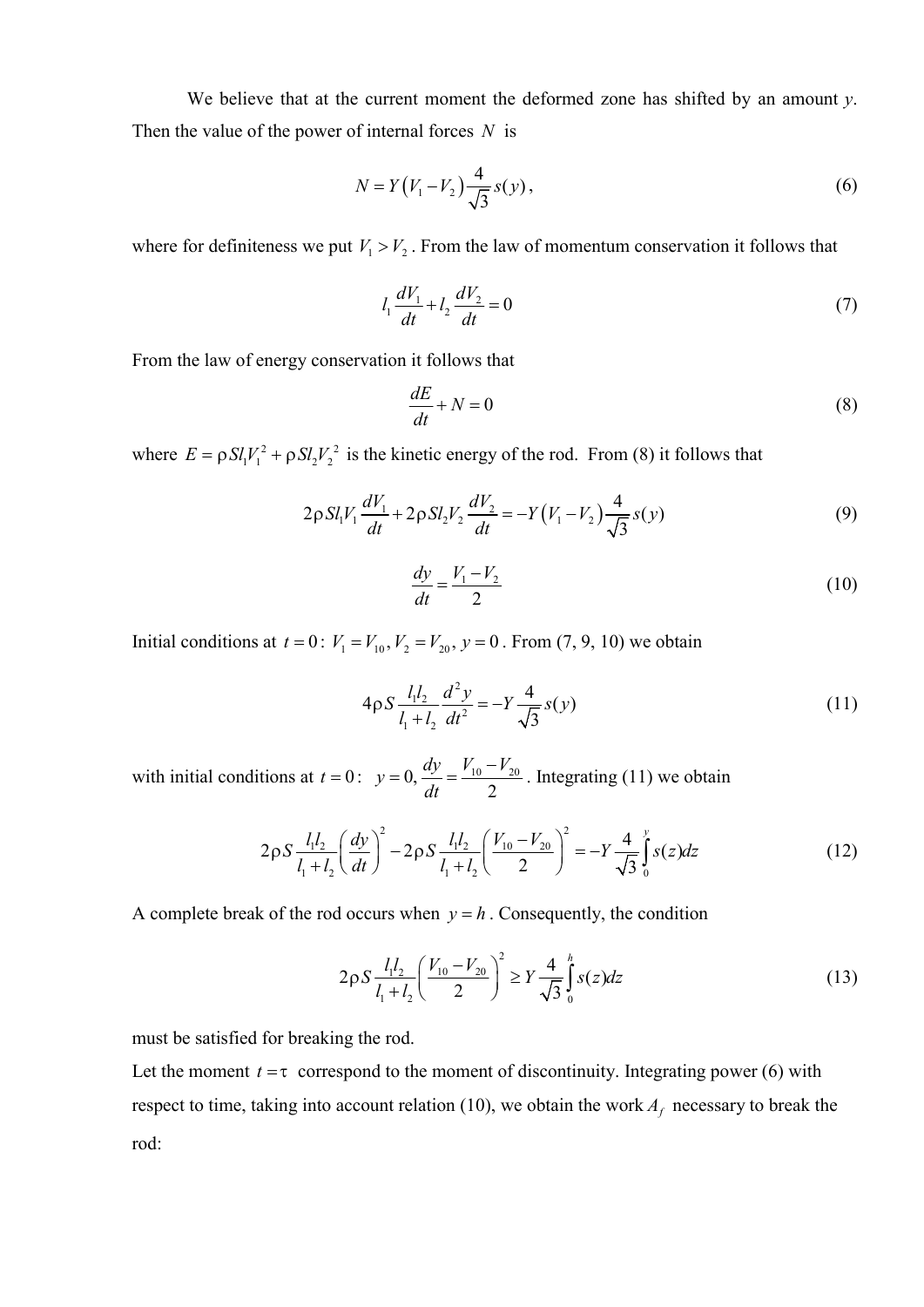$$
A_f = \frac{4}{\sqrt{3}} Y \int_0^{\tau} (V_1 - V_2) s(y) dt = \frac{8}{\sqrt{3}} Y \int_0^h s(y) dy.
$$
 (14)  

$$
\int_0^h s(y) dy \text{ can be represented as } S \cdot y_c \text{ where } y_c \text{ is the coordinate of the}
$$

 $\frac{4}{\sqrt{3}} Y_{0}^{\dagger} (V_{1} - V_{2}) s(y) dt = \frac{8}{\sqrt{3}} Y_{0}^{\dagger} s(y) dy$ . (14)<br>  $\frac{dy}{dx}$  can be represented as  $S \cdot y_{c}$  where  $y_{c}$  is the coordinate of the<br>
f the rod section, and *S* is its area. It can be seen that the value of<br>  $L_f = \frac{4}{\sqrt{3}} Y \int_0^{\tau} (V_1 - V_2) s(y) dt = \frac{8}{\sqrt{3}} Y \int_0^{\pi} s(y) dy$ . (14)<br>  $s(y) dy$  can be represented as  $S \cdot y_c$  where  $y_c$  is the coordinate of the<br>
nalf of the rod section, and *S* is its area. It can be seen that the value of  $A_f = \frac{4}{\sqrt{3}} Y \int_0^5 (V_1 - V_2) s(y) dt = \frac{8}{\sqrt{3}} Y \int_0^4 s(y) dy$ . (14)<br>We note that the integral  $\int_0^h s(y) dy$  can be represented as  $S \cdot y_c$  where  $y_c$  is the coordinate of the<br>center of mass of the right half of the rod section,  $\mathcal{L}_{\tau} = \frac{4}{\sqrt{3}} Y \int_{0}^{x} (V_{1} - V_{2}) s(y) dt = \frac{8}{\sqrt{3}} Y \int_{0}^{h} s(y) dy$ . (14)<br>
(*y*)*dy* · can be represented as  $S \cdot y_{c}$  where  $y_{c}$  is the coordinate of the<br>
alf of the rod section, and *S* is its area. It can be seen t *h*  $A_f = \frac{4}{\sqrt{3}} Y \int_0^x (V_1 - V_2) s(y) dt = \frac{8}{\sqrt{3}} Y \int_0^b s(y) dy$ . (14)<br>  $\int_0^h s(y) dy$  can be represented as  $S \cdot y_c$  where  $y_c$  is the coordinate of the<br>
thalf of the rod section, and *S* is its area. It can be seen that the value can be represented as  $S \cdot y_c$  where  $y_c$  is the coordinate of the center of mass of the right half of the rod section, and *S* is its area. It can be seen that the value of the integral depends on the selected direction of the *X-* axis. For example, let us a square with a side 2*a*. If the *X*- axis is parallel to the square side, then  $h = a$  and  $\int s(y)dy = a^3$ , if the *X*- axis is 0 (14)<br>  $y_c$  is the coordinate of the<br>
an be seen that the value of<br>
mple, let us a square with a<br>  $(y)dy = a^3$ , if the X- axis is<br>
oice of the direction of the<br>
ttegral  $\int_a^b s(y)dy$ . It can be *h ly*. (14)<br>
ere  $y_c$  is the coordinate of the<br> *s* t can be seen that the value of<br>  $\lim_{b \to 0} \int_{0}^{h} s(y) dy = a^3$ , if the *X*- axis is<br>
choice of the direction of the<br>  $\lim_{b \to 0} \int_{0}^{h} s(y) dy$ . It can be , if the *X*- axis is  $V_2$ ) $s(y)dt = \frac{8}{\sqrt{3}} Y \int_0^t s(y)dy$ . (14)<br>
epresented as  $S \cdot y_c$  where  $y_c$  is the coordinate of the<br>
ction, and S is its area. It can be seen that the value of<br>
on of the X- axis. For example, let us a square with a<br>
tre  $-V_2$ )*s*(*y*) $dt = \frac{8}{\sqrt{3}} Y \int_0^4 s(y) dy$ . (14)<br>
e represented as  $S \cdot y_c$  where  $y_c$  is the coordinate of the<br>
section, and *S* is its area. It can be seen that the value of<br>
section, and *S* is its area. It can be seen tha (14)<br>coordinate of the<br>that the value of<br>s a square with a<br> $^3$ , if the X- axis is<br>e direction of the<br>( $y)dy$ . It can be<br>d above when the<br>d above when the (14)<br>
the coordinate of the<br>
teen that the value of<br>
t us a square with a<br>  $a^3$ , if the X- axis is<br>
the direction of the<br>
the direction of the<br>  $\int_0^h s(y)dy$ . It can be<br>
red above when the<br>
nter of mass of the

directed diagonally, then  $h = \sqrt{2} a$  and  $\int s(y) dy = 2\sqrt{2}a^3/3$ . The choic 0 *h*  $= 2\sqrt{2}a^3/3$ . The choice of the direction of the

X- axis is determined from the condition of the minimum of the integral  $|s($ 0 *h* . It can be shown that the value of the integral  $2\sqrt{2}a^3/3$  is minimal for the case considered above when the rod has the square cross-section with the side *2a*.

Let's consider a uniform expansion of the ring with a velocity at the center of mass of the cross-section equal to *V<sup>i</sup>* selecting a fragment in the form of a segment of the ring with an angle 2β. When the ring is broken down into *n* identical fragments,  $β = π / n$ . We assume that the linear dimensions of the ring cross-section are small compared to its initial radius *R* and  $\beta \ll 1$ . We also assume that the fracture at both ends of the segment occurs instantaneously and in the same way. Over time after the formation, the fragment will move as a rigid body with constant velocity. Using the laws of conservation of energy and momentum is easy to estimate the reduction of kinetic energy of the fragment  $\Delta E$  as a result of the velocity equalizing over the volume of the fragment:

$$
\Delta E = \frac{2}{3} \rho V_i^2 R S \beta^3 \tag{15}
$$

In paper [2] it was shown that the potential energy of the fragment can be neglected compared to its kinetic energy. Therefore, the energy balance for the problem under consideration has the form of an equality between the decrease in the kinetic energy of the fragment (15) and the minimum work of formation of the breaking surface (14):  $\Delta E = (A_f)_{\text{min}}$ . As a result, we obtain the desired expression for the average number of fragments: